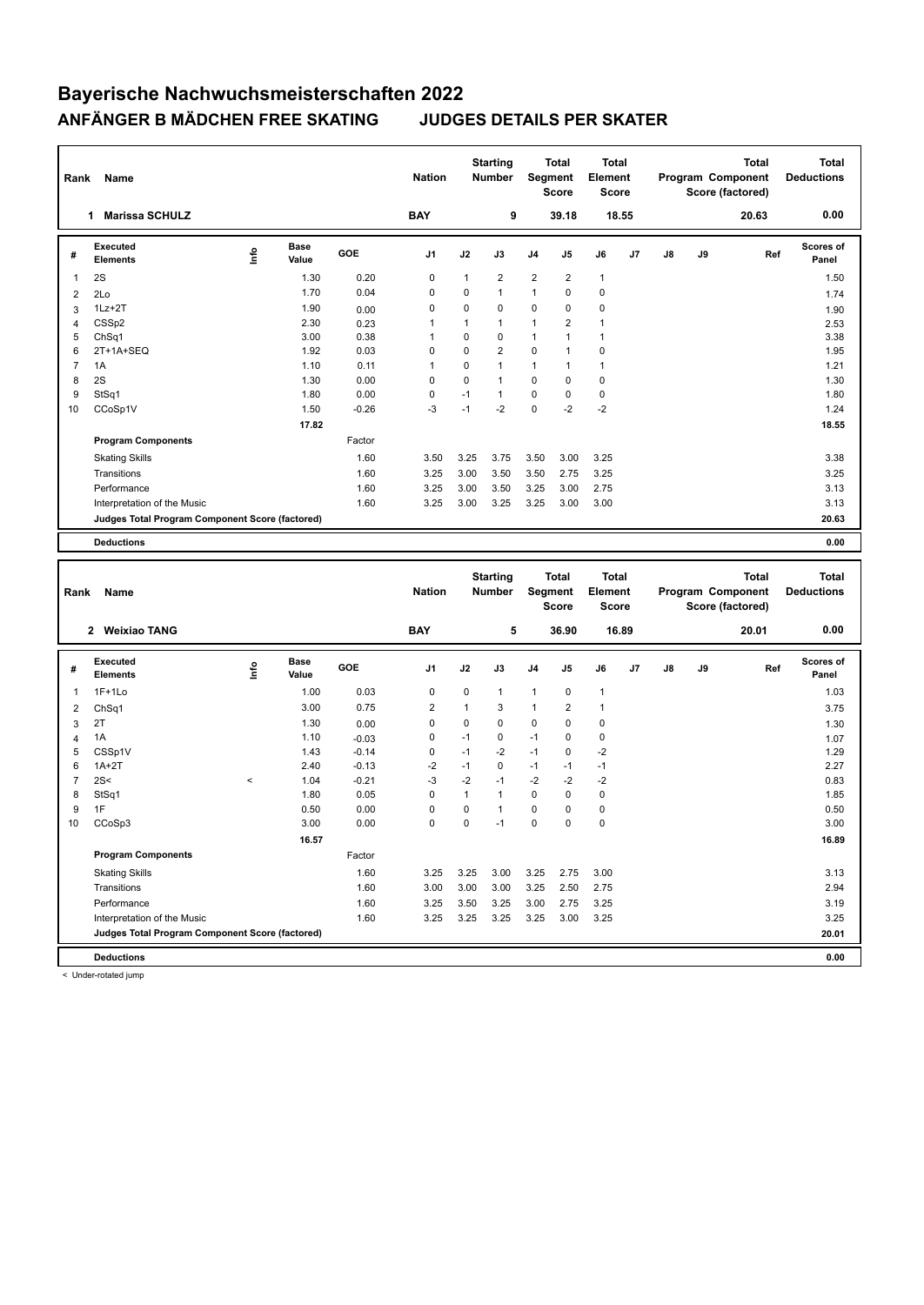|                | Name<br>Rank<br>3                               |         |                      |            |                |              | <b>Starting</b><br><b>Number</b> | Segment        | <b>Total</b><br><b>Score</b> | <b>Total</b><br>Element<br><b>Score</b> |       |               |    | <b>Total</b><br>Program Component<br>Score (factored) | <b>Total</b><br><b>Deductions</b> |
|----------------|-------------------------------------------------|---------|----------------------|------------|----------------|--------------|----------------------------------|----------------|------------------------------|-----------------------------------------|-------|---------------|----|-------------------------------------------------------|-----------------------------------|
|                | <b>Amy MISCHOR</b>                              |         |                      |            | <b>BAY</b>     |              | 16                               |                | 35.67                        |                                         | 15.06 |               |    | 20.61                                                 | 0.00                              |
| #              | Executed<br><b>Elements</b>                     | lnfo    | <b>Base</b><br>Value | <b>GOE</b> | J <sub>1</sub> | J2           | J3                               | J <sub>4</sub> | J5                           | J6                                      | J7    | $\mathsf{J}8$ | J9 | Ref                                                   | Scores of<br>Panel                |
| 1              | 1A                                              |         | 1.10                 | 0.00       | 0              | 0            | 1                                | $\pmb{0}$      | 0                            | 0                                       |       |               |    |                                                       | 1.10                              |
| 2              | $2Lz! < +2T <$                                  | <<      | 2.08                 | $-0.71$    | -5             | $-4$         | $-4$                             | $-4$           | $-5$                         | $-4$                                    |       |               |    |                                                       | 1.37                              |
| 3              | 2Sq                                             | q       | 1.30                 | $-0.33$    | $-3$           | $-2$         | $-1$                             | $-3$           | $-3$                         | $-2$                                    |       |               |    |                                                       | 0.97                              |
| 4              | CCoSp2V                                         |         | 1.88                 | 0.00       | 0              | 0            | $\Omega$                         | 0              | 0                            | 0                                       |       |               |    |                                                       | 1.88                              |
| 5              | $2F < +2T <$                                    | <<      | 1.84                 | $-0.58$    | -4             | $-4$         | $-4$                             | $-3$           | $-5$                         | $-4$                                    |       |               |    |                                                       | 1.26                              |
| 6              | ChSq1                                           |         | 3.00                 | 0.25       | $-1$           | $\mathbf{1}$ | 0                                | $\mathbf{1}$   | 1                            | $\mathbf 0$                             |       |               |    |                                                       | 3.25                              |
| $\overline{7}$ | 2F<<                                            | <<      | 0.50                 | $-0.15$    | $-4$           | $-3$         | $-3$                             | $-3$           | $-3$                         | $-3$                                    |       |               |    |                                                       | 0.35                              |
| 8              | StSq2                                           |         | 2.60                 | 0.13       | $\overline{1}$ | 0            | 1                                | $\mathbf{1}$   | 0                            | 0                                       |       |               |    |                                                       | 2.73                              |
| 9              | 2Lze<                                           | $\,<\,$ | 1.26                 | $-0.44$    | -4             | -3           | $-3$                             | $-3$           | $-4$                         | $-4$                                    |       |               |    |                                                       | 0.82                              |
| 10             | SSp1                                            |         | 1.30                 | 0.03       | $\mathbf{1}$   | $\Omega$     | $\Omega$                         | $\mathbf{1}$   | $\mathbf 0$                  | 0                                       |       |               |    |                                                       | 1.33                              |
|                |                                                 |         | 16.86                |            |                |              |                                  |                |                              |                                         |       |               |    |                                                       | 15.06                             |
|                | <b>Program Components</b>                       |         |                      | Factor     |                |              |                                  |                |                              |                                         |       |               |    |                                                       |                                   |
|                | <b>Skating Skills</b>                           |         |                      | 1.60       | 3.50           | 3.25         | 3.25                             | 3.50           | 2.50                         | 3.25                                    |       |               |    |                                                       | 3.31                              |
|                | Transitions                                     |         |                      | 1.60       | 3.50           | 3.00         | 3.00                             | 3.25           | 2.50                         | 3.25                                    |       |               |    |                                                       | 3.13                              |
|                | Performance                                     |         |                      | 1.60       | 3.50           | 3.25         | 3.00                             | 3.50           | 2.50                         | 3.00                                    |       |               |    |                                                       | 3.19                              |
|                | Interpretation of the Music                     |         |                      | 1.60       | 3.50           | 3.25         | 3.00                             | 3.50           | 2.75                         | 3.25                                    |       |               |    |                                                       | 3.25                              |
|                | Judges Total Program Component Score (factored) |         |                      |            |                |              |                                  |                |                              |                                         |       |               |    |                                                       | 20.61                             |
|                | <b>Deductions</b>                               |         |                      |            |                |              |                                  |                |                              |                                         |       |               |    |                                                       | 0.00                              |

< Under-rotated jump << Downgraded jump e Wrong edge ! Not clear edge q Jump landed on the quarter

| Rank           | <b>Name</b>                                     |         |                      |         | <b>Nation</b>  |          | <b>Starting</b><br><b>Number</b> | Segment        | Total<br><b>Score</b> | Total<br>Element<br><b>Score</b> |                |    |    | <b>Total</b><br>Program Component<br>Score (factored) | <b>Total</b><br><b>Deductions</b> |
|----------------|-------------------------------------------------|---------|----------------------|---------|----------------|----------|----------------------------------|----------------|-----------------------|----------------------------------|----------------|----|----|-------------------------------------------------------|-----------------------------------|
|                | 4 Linda VRACOVSKA                               |         |                      |         | <b>BAY</b>     |          | 8                                |                | 34.86                 |                                  | 16.76          |    |    | 18.10                                                 | 0.00                              |
| #              | Executed<br><b>Elements</b>                     | info    | <b>Base</b><br>Value | GOE     | J <sub>1</sub> | J2       | J3                               | J <sub>4</sub> | J <sub>5</sub>        | J6                               | J <sub>7</sub> | J8 | J9 | Ref                                                   | <b>Scores of</b><br>Panel         |
| 1              | $1A+2Lo<$                                       | $\,<\,$ | 2.46                 | $-0.41$ | $-4$           | $-2$     | $-3$                             | $-2$           | $-4$                  | $-3$                             |                |    |    |                                                       | 2.05                              |
| 2              | 2F<<                                            | <<      | 0.50                 | $-0.19$ | -4             | $-3$     | $-4$                             | $-3$           | $-4$                  | $-4$                             |                |    |    |                                                       | 0.31                              |
| 3              | CSSp2                                           |         | 2.30                 | 0.12    | 0              |          | 0                                | $\mathbf{1}$   | 1                     | 0                                |                |    |    |                                                       | 2.42                              |
| 4              | 2S                                              |         | 1.30                 | 0.00    | $\Omega$       | $\Omega$ | $\Omega$                         | $\mathbf 0$    | $\Omega$              | 0                                |                |    |    |                                                       | 1.30                              |
| 5              | Ch <sub>Sq1</sub>                               |         | 3.00                 | 0.13    | 1              | $\Omega$ | $-1$                             | $\mathbf{1}$   | 0                     | $\mathbf 0$                      |                |    |    |                                                       | 3.13                              |
| 6              | 2T                                              |         | 1.30                 | $-0.36$ | $-3$           | $-3$     | $-2$                             | $-2$           | $-3$                  | $-3$                             |                |    |    |                                                       | 0.94                              |
| $\overline{7}$ | StSq2                                           |         | 2.60                 | 0.00    | $\mathbf 0$    | 1        | $-1$                             | $\mathbf 0$    | 0                     | $\mathbf 0$                      |                |    |    |                                                       | 2.60                              |
| 8              | $1A+1T$                                         |         | 1.50                 | $-0.03$ | $-1$           | $\Omega$ | $\Omega$                         | $\Omega$       | $-1$                  | 0                                |                |    |    |                                                       | 1.47                              |
| 9              | 2S                                              |         | 1.30                 | 0.00    | $-1$           | $\Omega$ | $\Omega$                         | $\mathbf 0$    | $\Omega$              | 0                                |                |    |    |                                                       | 1.30                              |
| 10             | CCoSp1V                                         |         | 1.50                 | $-0.26$ | $-2$           | $-1$     | $-2$                             | $-1$           | $-3$                  | $-2$                             |                |    |    |                                                       | 1.24                              |
|                |                                                 |         | 17.76                |         |                |          |                                  |                |                       |                                  |                |    |    |                                                       | 16.76                             |
|                | <b>Program Components</b>                       |         |                      | Factor  |                |          |                                  |                |                       |                                  |                |    |    |                                                       |                                   |
|                | <b>Skating Skills</b>                           |         |                      | 1.60    | 2.75           | 3.50     | 2.75                             | 3.50           | 2.50                  | 3.00                             |                |    |    |                                                       | 3.00                              |
|                | Transitions                                     |         |                      | 1.60    | 2.50           | 3.25     | 2.50                             | 3.00           | 2.25                  | 3.00                             |                |    |    |                                                       | 2.75                              |
|                | Performance                                     |         |                      | 1.60    | 2.75           | 3.50     | 2.50                             | 3.00           | 2.00                  | 2.75                             |                |    |    |                                                       | 2.75                              |
|                | Interpretation of the Music                     |         |                      | 1.60    | 2.50           | 3.50     | 2.50                             | 3.25           | 2.25                  | 3.00                             |                |    |    |                                                       | 2.81                              |
|                | Judges Total Program Component Score (factored) |         |                      |         |                |          |                                  |                |                       |                                  |                |    |    |                                                       | 18.10                             |
|                | <b>Deductions</b>                               |         |                      |         |                |          |                                  |                |                       |                                  |                |    |    |                                                       | 0.00                              |

< Under-rotated jump << Downgraded jump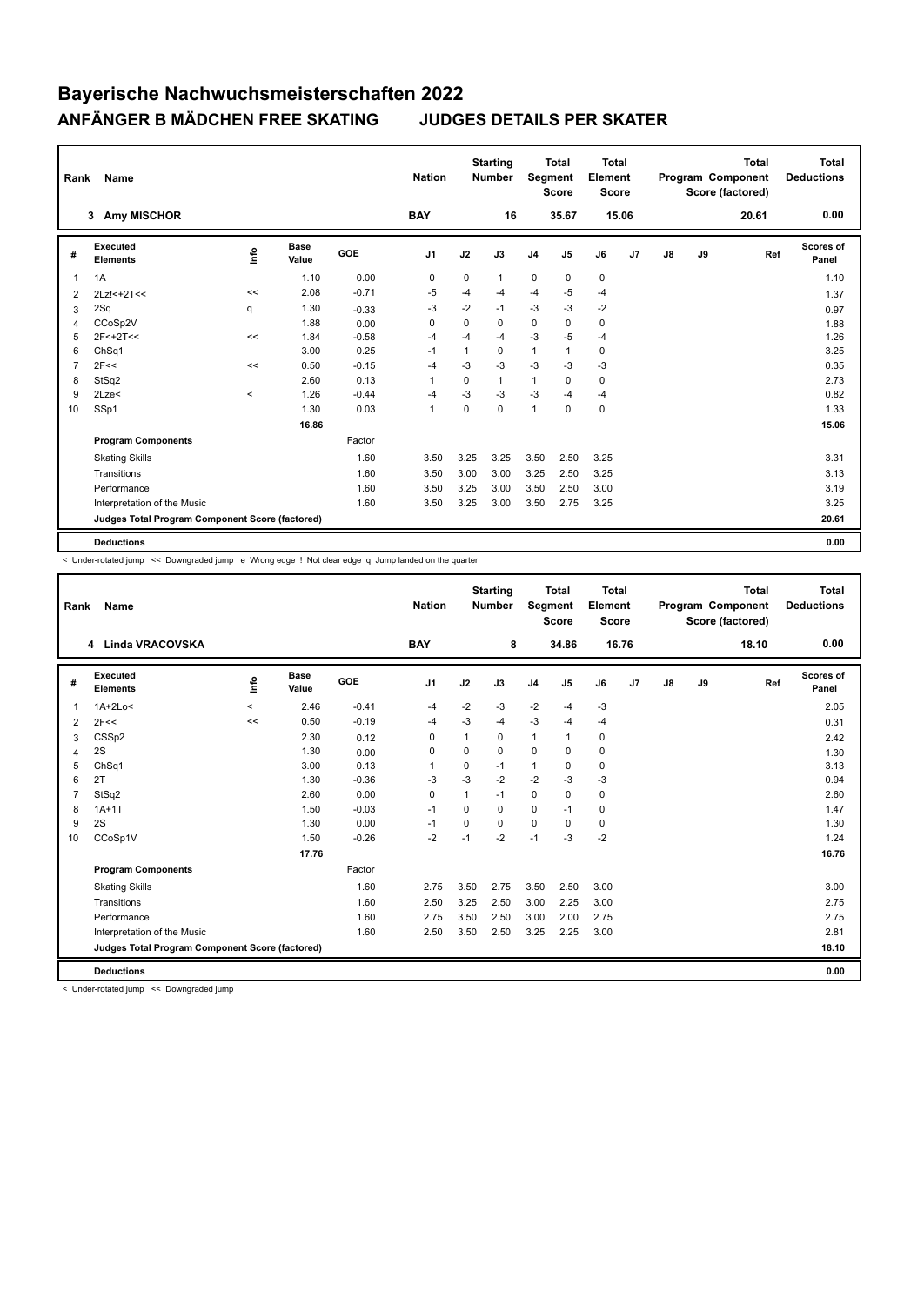| Rank           | Name                                            |   |                      |         | <b>Nation</b>  |          | <b>Starting</b><br><b>Number</b> | Segment        | <b>Total</b><br><b>Score</b> | <b>Total</b><br>Element<br><b>Score</b> |                |               |    | Total<br>Program Component<br>Score (factored) | <b>Total</b><br><b>Deductions</b> |
|----------------|-------------------------------------------------|---|----------------------|---------|----------------|----------|----------------------------------|----------------|------------------------------|-----------------------------------------|----------------|---------------|----|------------------------------------------------|-----------------------------------|
|                | <b>Jacqueline SCHNEIDER</b><br>5                |   |                      |         | <b>BAY</b>     |          | 13                               |                | 33.70                        | 15.19                                   |                |               |    | 19.01                                          | $-0.50$                           |
| #              | Executed<br><b>Elements</b>                     | ۴ | <b>Base</b><br>Value | GOE     | J <sub>1</sub> | J2       | J3                               | J <sub>4</sub> | J5                           | J6                                      | J <sub>7</sub> | $\mathsf{J}8$ | J9 | Ref                                            | <b>Scores of</b><br>Panel         |
| 1              | 1A                                              |   | 1.10                 | 0.00    | 0              | 0        | 0                                | $\mathbf 0$    | $\mathbf 0$                  | 0                                       |                |               |    |                                                | 1.10                              |
| 2              | 2S                                              |   | 1.30                 | 0.00    | $\Omega$       | $\Omega$ | $\Omega$                         | $\mathbf 0$    | $\Omega$                     | 0                                       |                |               |    |                                                | 1.30                              |
| 3              | Ch <sub>Sq1</sub>                               |   | 3.00                 | 0.13    | 0              | 0        | 0                                | $\mathbf{1}$   | $\mathbf{1}$                 | 0                                       |                |               |    |                                                | 3.13                              |
| 4              | 2Log                                            | q | 1.70                 | $-0.34$ | $-2$           | $-2$     | $-1$                             | $-2$           | $-2$                         | $-2$                                    |                |               |    |                                                | 1.36                              |
| 5              | CCoSpB                                          |   | 1.70                 | 0.13    | 1              | 1        | $-2$                             | $\mathbf{1}$   | $\Omega$                     | $\mathbf{1}$                            |                |               |    |                                                | 1.83                              |
| 6              | 2F                                              |   | 1.80                 | $-0.90$ | $-5$           | $-5$     | $-5$                             | $-5$           | $-5$                         | $-5$                                    |                |               |    |                                                | 0.90                              |
| $\overline{7}$ | $1A+1Lo$                                        |   | 1.60                 | 0.00    | 0              | 0        | $\mathbf{1}$                     | $\mathbf 0$    | 0                            | 0                                       |                |               |    |                                                | 1.60                              |
| 8              | $1Lz+1T$                                        |   | 1.00                 | 0.00    | 0              | 0        | 0                                | $\mathbf 0$    | $\Omega$                     | 0                                       |                |               |    |                                                | 1.00                              |
| 9              | StSq1                                           |   | 1.80                 | $-0.09$ | $\Omega$       | $-1$     | $\Omega$                         | $-1$           | $-1$                         | 0                                       |                |               |    |                                                | 1.71                              |
| 10             | USp1                                            |   | 1.20                 | 0.06    | $\mathbf{1}$   | $-1$     | $\Omega$                         | $\mathbf{1}$   | $\mathbf{1}$                 | 0                                       |                |               |    |                                                | 1.26                              |
|                |                                                 |   | 16.20                |         |                |          |                                  |                |                              |                                         |                |               |    |                                                | 15.19                             |
|                | <b>Program Components</b>                       |   |                      | Factor  |                |          |                                  |                |                              |                                         |                |               |    |                                                |                                   |
|                | <b>Skating Skills</b>                           |   |                      | 1.60    | 3.00           | 2.75     | 3.00                             | 3.00           | 2.50                         | 3.25                                    |                |               |    |                                                | 2.94                              |
|                | Transitions                                     |   |                      | 1.60    | 2.75           | 2.75     | 3.00                             | 3.00           | 2.25                         | 3.25                                    |                |               |    |                                                | 2.88                              |
|                | Performance                                     |   |                      | 1.60    | 3.00           | 3.00     | 3.25                             | 3.00           | 2.50                         | 3.25                                    |                |               |    |                                                | 3.06                              |
|                | Interpretation of the Music                     |   |                      | 1.60    | 3.00           | 2.75     | 3.00                             | 3.25           | 2.50                         | 3.50                                    |                |               |    |                                                | 3.00                              |
|                | Judges Total Program Component Score (factored) |   |                      |         |                |          |                                  |                |                              |                                         |                |               |    |                                                | 19.01                             |
|                | <b>Deductions</b>                               |   | Falls:               | $-0.50$ |                |          |                                  |                |                              |                                         |                |               |    |                                                | $-0.50$                           |

q Jump landed on the quarter

| Rank           | Name                                            |    |                      |         | <b>Nation</b> |              | <b>Starting</b><br><b>Number</b> | Segment        | <b>Total</b><br><b>Score</b> | Total<br>Element<br><b>Score</b> |    |               |    | <b>Total</b><br>Program Component<br>Score (factored) | Total<br><b>Deductions</b> |
|----------------|-------------------------------------------------|----|----------------------|---------|---------------|--------------|----------------------------------|----------------|------------------------------|----------------------------------|----|---------------|----|-------------------------------------------------------|----------------------------|
|                | <b>Alina FAHRENBUCH</b><br>6                    |    |                      |         | <b>BAY</b>    |              | 11                               |                | 31.88                        | 14.86                            |    |               |    | 17.52                                                 | $-0.50$                    |
| #              | Executed<br><b>Elements</b>                     | ۴٥ | <b>Base</b><br>Value | GOE     | J1            | J2           | J3                               | J <sub>4</sub> | J <sub>5</sub>               | J6                               | J7 | $\mathsf{J}8$ | J9 | Ref                                                   | Scores of<br>Panel         |
| 1              | ChSq1                                           |    | 3.00                 | 0.25    | $\mathbf{1}$  | $\mathbf{1}$ | $\mathbf 0$                      | $\mathbf{1}$   | 0                            | $\pmb{0}$                        |    |               |    |                                                       | 3.25                       |
| 2              | 2S                                              |    | 1.30                 | $-0.16$ | $-1$          | $-1$         | $-2$                             | $-1$           | $-2$                         | $-1$                             |    |               |    |                                                       | 1.14                       |
| 3              | CCoSp2                                          |    | 2.50                 | 0.06    | $\mathbf{1}$  | $\Omega$     | 0                                | 0              | 1                            | 0                                |    |               |    |                                                       | 2.56                       |
| 4              | 1A                                              |    | 1.10                 | 0.00    | 0             | $\Omega$     | $-1$                             | 0              | $\Omega$                     | 0                                |    |               |    |                                                       | 1.10                       |
| 5              | 1Lz+1Lo                                         |    | 1.10                 | 0.00    | $\Omega$      | $\Omega$     | $\mathbf{1}$                     | $\Omega$       | 0                            | $\mathbf 0$                      |    |               |    |                                                       | 1.10                       |
| 6              | 1A                                              |    | 1.10                 | 0.00    | $\Omega$      | $\Omega$     | $-1$                             | $\mathbf 0$    | $\Omega$                     | 0                                |    |               |    |                                                       | 1.10                       |
| $\overline{7}$ | 1Lz+1Lo                                         |    | 1.10                 | 0.00    | $\Omega$      | $\Omega$     | $\mathbf{1}$                     | $\Omega$       | $\Omega$                     | $\mathbf 0$                      |    |               |    |                                                       | 1.10                       |
| 8              | 2S                                              |    | 1.30                 | $-0.03$ | 0             | $-1$         | $-1$                             | $\mathbf 0$    | $\mathbf 0$                  | $\mathbf 0$                      |    |               |    |                                                       | 1.27                       |
| 9              | StSq1                                           |    | 1.80                 | $-0.86$ | -5            | $-4$         | $-3$                             | $-5$           | -5                           | $-5$                             |    |               |    |                                                       | 0.94                       |
| 10             | SSp1                                            |    | 1.30                 | 0.00    | $\pmb{0}$     | $-1$         | 0                                | $\mathbf 0$    | $\mathbf 0$                  | 0                                |    |               |    |                                                       | 1.30                       |
|                |                                                 |    | 15.60                |         |               |              |                                  |                |                              |                                  |    |               |    |                                                       | 14.86                      |
|                | <b>Program Components</b>                       |    |                      | Factor  |               |              |                                  |                |                              |                                  |    |               |    |                                                       |                            |
|                | <b>Skating Skills</b>                           |    |                      | 1.60    | 2.75          | 3.25         | 2.75                             | 3.00           | 2.25                         | 3.00                             |    |               |    |                                                       | 2.88                       |
|                | Transitions                                     |    |                      | 1.60    | 2.50          | 3.00         | 2.75                             | 2.50           | 2.00                         | 3.00                             |    |               |    |                                                       | 2.69                       |
|                | Performance                                     |    |                      | 1.60    | 2.75          | 3.25         | 2.75                             | 2.75           | 2.25                         | 2.75                             |    |               |    |                                                       | 2.75                       |
|                | Interpretation of the Music                     |    |                      | 1.60    | 2.75          | 3.25         | 2.50                             | 2.50           | 2.25                         | 2.75                             |    |               |    |                                                       | 2.63                       |
|                | Judges Total Program Component Score (factored) |    |                      |         |               |              |                                  |                |                              |                                  |    |               |    |                                                       | 17.52                      |
|                | <b>Deductions</b>                               |    | Falls:               | $-0.50$ |               |              |                                  |                |                              |                                  |    |               |    |                                                       | $-0.50$                    |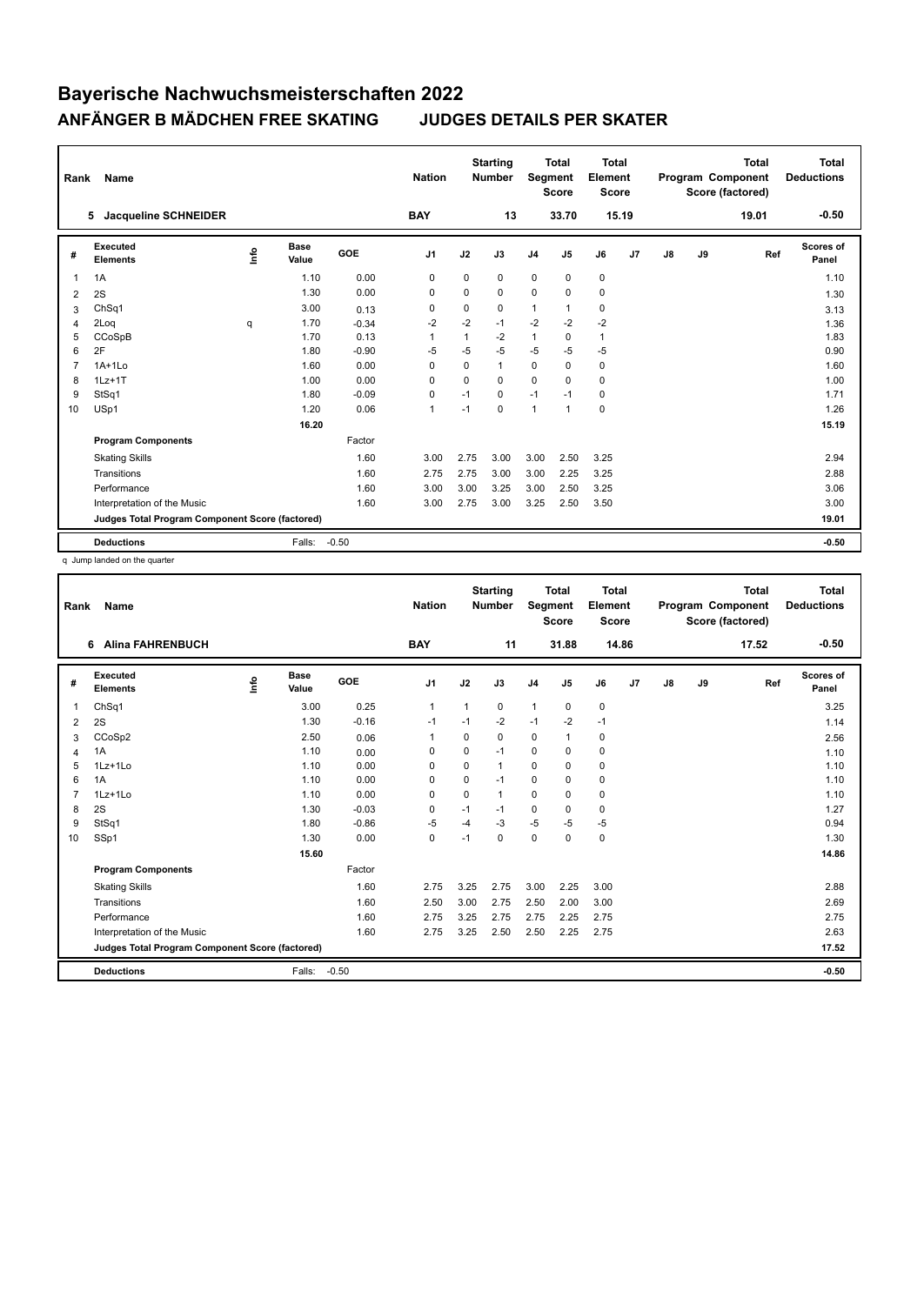| Rank | Name                                            |    | <b>Nation</b> |         | <b>Starting</b><br><b>Number</b> |             | <b>Total</b><br>Segment<br><b>Score</b> | Total<br>Element<br><b>Score</b> |                |              |       | <b>Total</b><br>Program Component<br>Score (factored) | Total<br><b>Deductions</b> |       |                    |
|------|-------------------------------------------------|----|---------------|---------|----------------------------------|-------------|-----------------------------------------|----------------------------------|----------------|--------------|-------|-------------------------------------------------------|----------------------------|-------|--------------------|
|      | <b>Rebecca RUSU</b><br>7                        |    |               |         | <b>BAY</b>                       |             | 1                                       |                                  | 30.90          |              | 16.50 |                                                       |                            | 15.40 | $-1.00$            |
| #    | Executed<br><b>Elements</b>                     | ۴ů | Base<br>Value | GOE     | J <sub>1</sub>                   | J2          | J3                                      | J <sub>4</sub>                   | J <sub>5</sub> | J6           | J7    | J8                                                    | J9                         | Ref   | Scores of<br>Panel |
| 1    | $1A+2T$                                         |    | 2.40          | $-0.33$ | $-2$                             | $-3$        | $-2$                                    | $-2$                             | $-3$           | $-3$         |       |                                                       |                            |       | 2.07               |
| 2    | 2Lo                                             |    | 1.70          | $-0.85$ | $-5$                             | $-5$        | $-5$                                    | $-5$                             | $-5$           | $-5$         |       |                                                       |                            |       | 0.85               |
| 3    | 2S                                              |    | 1.30          | 0.00    | 0                                | 0           | $\mathbf 0$                             | $\mathbf 0$                      | $\Omega$       | $\mathbf 0$  |       |                                                       |                            |       | 1.30               |
| 4    | ChSq1                                           |    | 3.00          | $-0.25$ | $-2$                             | $-1$        | $\mathbf 0$                             | $\mathbf 0$                      | $-1$           | 0            |       |                                                       |                            |       | 2.75               |
| 5    | 2S                                              |    | 1.30          | 0.00    | 0                                | $-1$        | $\mathbf 0$                             | $\mathbf 0$                      | $\mathbf 0$    | 0            |       |                                                       |                            |       | 1.30               |
| 6    | CCoSp1V                                         |    | 1.50          | $-0.08$ | 0                                | $-1$        | $-2$                                    | $\mathbf 0$                      | $-1$           | 0            |       |                                                       |                            |       | 1.42               |
|      | StSqB                                           |    | 1.50          | $-0.30$ | $-3$                             | $-1$        | $-3$                                    | $-1$                             | $-2$           | $-2$         |       |                                                       |                            |       | 1.20               |
| 8    | 2Lo                                             |    | 1.70          | $-0.85$ | $-5$                             | $-5$        | $-4$                                    | $-5$                             | $-5$           | $-5$         |       |                                                       |                            |       | 0.85               |
| 9    | $1A+2T$                                         |    | 2.40          | 0.00    | 0                                | $\mathbf 0$ | 1                                       | $\mathbf 0$                      | $\Omega$       | $\mathbf 0$  |       |                                                       |                            |       | 2.40               |
| 10   | CSS <sub>p2</sub>                               |    | 2.30          | 0.06    | $\Omega$                         | $\Omega$    | $\Omega$                                | $\Omega$                         | 1              | $\mathbf{1}$ |       |                                                       |                            |       | 2.36               |
|      |                                                 |    | 19.10         |         |                                  |             |                                         |                                  |                |              |       |                                                       |                            |       | 16.50              |
|      | <b>Program Components</b>                       |    |               | Factor  |                                  |             |                                         |                                  |                |              |       |                                                       |                            |       |                    |
|      | <b>Skating Skills</b>                           |    |               | 1.60    | 2.50                             | 2.50        | 2.50                                    | 2.75                             | 2.25           | 3.00         |       |                                                       |                            |       | 2.56               |
|      | Transitions                                     |    |               | 1.60    | 2.25                             | 2.25        | 2.50                                    | 2.25                             | 2.00           | 3.00         |       |                                                       |                            |       | 2.31               |
|      | Performance                                     |    |               | 1.60    | 2.25                             | 2.50        | 2.50                                    | 2.50                             | 2.25           | 2.50         |       |                                                       |                            |       | 2.44               |
|      | Interpretation of the Music                     |    |               | 1.60    | 2.25                             | 2.25        | 2.25                                    | 2.50                             | 2.00           | 2.50         |       |                                                       |                            |       | 2.31               |
|      | Judges Total Program Component Score (factored) |    |               |         |                                  |             |                                         |                                  |                |              |       |                                                       |                            |       | 15.40              |
|      | <b>Deductions</b>                               |    | Falls:        | $-1.00$ |                                  |             |                                         |                                  |                |              |       |                                                       |                            |       | $-1.00$            |
|      |                                                 |    |               |         |                                  |             |                                         |                                  |                |              |       |                                                       |                            |       |                    |

| Rank           | Name                                            |         |                      |            | <b>Nation</b>  |              | <b>Starting</b><br><b>Number</b> |                | <b>Total</b><br>Segment<br><b>Score</b> | <b>Total</b><br>Element<br><b>Score</b> |       |               |    | <b>Total</b><br>Program Component<br>Score (factored) | <b>Total</b><br><b>Deductions</b> |
|----------------|-------------------------------------------------|---------|----------------------|------------|----------------|--------------|----------------------------------|----------------|-----------------------------------------|-----------------------------------------|-------|---------------|----|-------------------------------------------------------|-----------------------------------|
|                | <b>Helena HENNING</b><br>8                      |         |                      |            | <b>BAY</b>     |              | 6                                |                | 29.81                                   |                                         | 12.00 |               |    | 18.31                                                 | $-0.50$                           |
| #              | Executed<br><b>Elements</b>                     | ١mfo    | <b>Base</b><br>Value | <b>GOE</b> | J <sub>1</sub> | J2           | J3                               | J <sub>4</sub> | J5                                      | J6                                      | J7    | $\mathsf{J}8$ | J9 | Ref                                                   | Scores of<br>Panel                |
| 1              | $1A+1T$                                         |         | 1.50                 | 0.08       | 0              | $\mathbf{1}$ | $\mathbf 0$                      | $\mathbf{1}$   | $\overline{1}$                          | $\mathbf{1}$                            |       |               |    |                                                       | 1.58                              |
| 2              | ChSq                                            |         | 0.00                 | 0.00       |                |              |                                  |                |                                         |                                         |       |               |    |                                                       | 0.00                              |
| 3              | 2S<                                             | $\,<\,$ | 1.04                 | $-0.42$    | $-5$           | $-4$         | $-4$                             | $-3$           | $-4$                                    | $-4$                                    |       |               |    |                                                       | 0.62                              |
| 4              | 2Lo                                             |         | 1.70                 | $-0.51$    | 0              | $-3$         | $-3$                             | $-3$           | $-3$                                    | $-4$                                    |       |               |    |                                                       | 1.19                              |
| 5              | CSS <sub>p2</sub>                               |         | 2.30                 | 0.06       | 1              | 0            | $\mathbf{1}$                     | $\mathbf 0$    | 0                                       | $\mathbf 0$                             |       |               |    |                                                       | 2.36                              |
| 6              | StSqB                                           |         | 1.50                 | 0.00       | 0              | 0            | $\mathbf 0$                      | $\mathbf 0$    | 0                                       | $\pmb{0}$                               |       |               |    |                                                       | 1.50                              |
| $\overline{7}$ | 2S                                              |         | 1.30                 | $-0.65$    | $-5$           | $-5$         | $-5$                             | $-5$           | $-5$                                    | $-5$                                    |       |               |    |                                                       | 0.65                              |
| 8              | $1F+1Lo$                                        |         | 1.00                 | 0.00       | 0              | 0            | $\mathbf{1}$                     | 0              | 0                                       | 0                                       |       |               |    |                                                       | 1.00                              |
| 9              | 1A                                              |         | 1.10                 | 0.00       | 0              | $-1$         | 0                                | $\mathbf 0$    | 0                                       | 0                                       |       |               |    |                                                       | 1.10                              |
| 10             | CCoSp1                                          |         | 2.00                 | 0.00       | 0              | 0            | $-1$                             | $\mathbf 0$    | 0                                       | $\pmb{0}$                               |       |               |    |                                                       | 2.00                              |
|                |                                                 |         | 13.44                |            |                |              |                                  |                |                                         |                                         |       |               |    |                                                       | 12.00                             |
|                | <b>Program Components</b>                       |         |                      | Factor     |                |              |                                  |                |                                         |                                         |       |               |    |                                                       |                                   |
|                | <b>Skating Skills</b>                           |         |                      | 1.60       | 2.75           | 3.50         | 3.25                             | 3.00           | 2.50                                    | 3.25                                    |       |               |    |                                                       | 3.06                              |
|                | Transitions                                     |         |                      | 1.60       | 2.50           | 3.25         | 2.75                             | 2.75           | 2.50                                    | 3.00                                    |       |               |    |                                                       | 2.75                              |
|                | Performance                                     |         |                      | 1.60       | 2.75           | 3.25         | 2.75                             | 2.75           | 2.75                                    | 2.75                                    |       |               |    |                                                       | 2.75                              |
|                | Interpretation of the Music                     |         |                      | 1.60       | 2.50           | 3.00         | 2.75                             | 3.00           | 2.75                                    | 3.00                                    |       |               |    |                                                       | 2.88                              |
|                | Judges Total Program Component Score (factored) |         |                      |            |                |              |                                  |                |                                         |                                         |       |               |    |                                                       | 18.31                             |
|                | <b>Deductions</b>                               |         | Falls:               | $-0.50$    |                |              |                                  |                |                                         |                                         |       |               |    |                                                       | $-0.50$                           |

< Under-rotated jump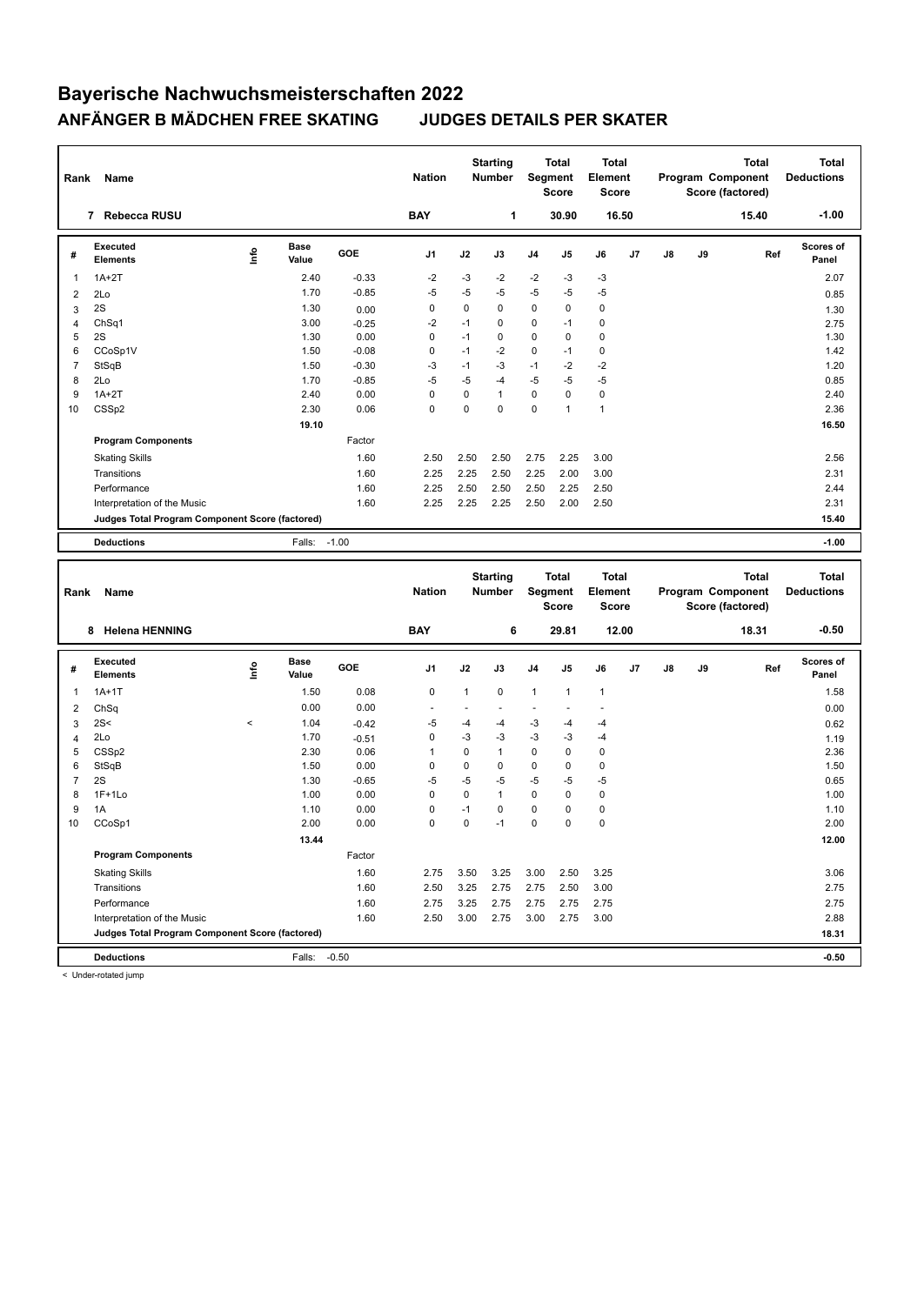| Rank           | Name                                            |       |                      |            | <b>Nation</b>  |              | <b>Starting</b><br><b>Number</b> | Segment        | <b>Total</b><br><b>Score</b> | <b>Total</b><br>Element<br><b>Score</b> |       |               |    | <b>Total</b><br>Program Component<br>Score (factored) | <b>Total</b><br><b>Deductions</b> |
|----------------|-------------------------------------------------|-------|----------------------|------------|----------------|--------------|----------------------------------|----------------|------------------------------|-----------------------------------------|-------|---------------|----|-------------------------------------------------------|-----------------------------------|
|                | <b>Julia JAKOB</b><br>9                         |       |                      |            | <b>BAY</b>     |              | 4                                |                | 28.45                        |                                         | 13.74 |               |    | 15.21                                                 | $-0.50$                           |
| #              | Executed<br><b>Elements</b>                     | lnfo  | <b>Base</b><br>Value | <b>GOE</b> | J <sub>1</sub> | J2           | J3                               | J <sub>4</sub> | J5                           | J6                                      | J7    | $\mathsf{J}8$ | J9 | Ref                                                   | <b>Scores of</b><br>Panel         |
| $\mathbf{1}$   | $1Lz+1Lo$                                       |       | 1.10                 | 0.00       | 0              | $\mathbf 0$  | $\mathbf{1}$                     | $\mathbf 0$    | $\mathbf 0$                  | $\mathbf 0$                             |       |               |    |                                                       | 1.10                              |
| 2              | $1A+1Lo$                                        |       | 1.60                 | 0.00       | 0              | $-1$         | 0                                | $\mathbf 0$    | 0                            | $\mathbf 0$                             |       |               |    |                                                       | 1.60                              |
| 3              | 2S<                                             | $\,<$ | 1.04                 | $-0.52$    | -5             | -5           | $-5$                             | $-5$           | -5                           | $-5$                                    |       |               |    |                                                       | 0.52                              |
| 4              | CCoSp2                                          |       | 2.50                 | $-0.06$    | 0              | $\Omega$     | $-2$                             | $\pmb{0}$      | $-1$                         | 0                                       |       |               |    |                                                       | 2.44                              |
| 5              | 2S<<                                            | <<    | 0.40                 | $-0.18$    | $-5$           | $-5$         | $-4$                             | $-4$           | $-5$                         | $-4$                                    |       |               |    |                                                       | 0.22                              |
| 6              | SSp3                                            |       | 2.10                 | 0.21       | $\Omega$       | $\mathbf{1}$ | $\mathbf{1}$                     | $\mathbf{1}$   | $\mathbf{1}$                 | $\overline{2}$                          |       |               |    |                                                       | 2.31                              |
| $\overline{7}$ | ChSq1                                           |       | 3.00                 | $-0.50$    | $-1$           | 0            | $-3$                             | $-1$           | 0                            | $-2$                                    |       |               |    |                                                       | 2.50                              |
| 8              | 1A                                              |       | 1.10                 | $-0.11$    | $-1$           | $-1$         | $-1$                             | $-1$           | $-1$                         | $-1$                                    |       |               |    |                                                       | 0.99                              |
| 9              | 1Lz                                             |       | 0.60                 | 0.00       | 0              | $\Omega$     | 1                                | 0              | $\Omega$                     | $\mathbf 0$                             |       |               |    |                                                       | 0.60                              |
| 10             | StSqB                                           |       | 1.50                 | $-0.04$    | $-2$           | $\Omega$     | $\Omega$                         | $-1$           | $\mathbf 0$                  | $\mathbf 0$                             |       |               |    |                                                       | 1.46                              |
|                |                                                 |       | 14.94                |            |                |              |                                  |                |                              |                                         |       |               |    |                                                       | 13.74                             |
|                | <b>Program Components</b>                       |       |                      | Factor     |                |              |                                  |                |                              |                                         |       |               |    |                                                       |                                   |
|                | <b>Skating Skills</b>                           |       |                      | 1.60       | 2.50           | 2.25         | 2.50                             | 2.50           | 2.25                         | 3.00                                    |       |               |    |                                                       | 2.44                              |
|                | Transitions                                     |       |                      | 1.60       | 1.75           | 2.00         | 2.50                             | 2.25           | 2.25                         | 2.50                                    |       |               |    |                                                       | 2.25                              |
|                | Performance                                     |       |                      | 1.60       | 2.25           | 2.25         | 2.75                             | 2.50           | 2.25                         | 2.75                                    |       |               |    |                                                       | 2.44                              |
|                | Interpretation of the Music                     |       |                      | 1.60       | 2.25           | 2.25         | 3.00                             | 2.25           | 2.00                         | 2.75                                    |       |               |    |                                                       | 2.38                              |
|                | Judges Total Program Component Score (factored) |       |                      |            |                |              |                                  |                |                              |                                         |       |               |    |                                                       | 15.21                             |
|                | <b>Deductions</b>                               |       | Falls:               | $-0.50$    |                |              |                                  |                |                              |                                         |       |               |    |                                                       | $-0.50$                           |

< Under-rotated jump << Downgraded jump

| Rank           | Name                                            |       |                      |         | <b>Nation</b>  |             | <b>Starting</b><br><b>Number</b> | Segment        | <b>Total</b><br><b>Score</b> | <b>Total</b><br>Element<br>Score |                |    |    | Total<br>Program Component<br>Score (factored) | <b>Total</b><br><b>Deductions</b> |
|----------------|-------------------------------------------------|-------|----------------------|---------|----------------|-------------|----------------------------------|----------------|------------------------------|----------------------------------|----------------|----|----|------------------------------------------------|-----------------------------------|
|                | <b>Nadja COLONESCU</b><br>10                    |       |                      |         | <b>BAY</b>     |             | 7                                |                | 26.80                        |                                  | 11.00          |    |    | 16.30                                          | $-0.50$                           |
| #              | Executed<br><b>Elements</b>                     | lnfo  | <b>Base</b><br>Value | GOE     | J <sub>1</sub> | J2          | J3                               | J <sub>4</sub> | J <sub>5</sub>               | J6                               | J <sub>7</sub> | J8 | J9 | Ref                                            | <b>Scores of</b><br>Panel         |
| 1              | 1A                                              |       | 1.10                 | 0.00    | $\mathbf 0$    | $\mathbf 0$ | $\mathbf 0$                      | $\mathbf{1}$   | $\pmb{0}$                    | 0                                |                |    |    |                                                | 1.10                              |
| 2              | 2Lo<                                            | $\,<$ | 1.36                 | $-0.27$ | $-3$           | $-2$        | $-1$                             | $-2$           | $-2$                         | $-2$                             |                |    |    |                                                | 1.09                              |
| 3              | CSS <sub>p2</sub>                               |       | 2.30                 | 0.00    | $\Omega$       | 0           | $-1$                             | 0              | 0                            | 0                                |                |    |    |                                                | 2.30                              |
| 4              | 1F                                              |       | 0.50                 | 0.00    | 0              | $\mathbf 0$ | 0                                | $\mathbf 0$    | $\mathbf 0$                  | $\mathbf 0$                      |                |    |    |                                                | 0.50                              |
| 5              | ChSq                                            |       | 0.00                 | 0.00    |                |             |                                  |                |                              |                                  |                |    |    |                                                | 0.00                              |
| 6              | StSq1                                           |       | 1.80                 | $-0.81$ | $-5$           | -5          | $-1$                             | $-4$           | -4                           | $-5$                             |                |    |    |                                                | 0.99                              |
| $\overline{7}$ | $2S+2T<<$                                       | <<    | 1.70                 | $-0.49$ | $-4$           | $-3$        | -4                               | $-3$           | $-4$                         | $-4$                             |                |    |    |                                                | 1.21                              |
| 8              | 2Loq                                            | q     | 1.70                 | $-0.34$ | $-2$           | $-2$        | $-2$                             | $-2$           | $-2$                         | $-2$                             |                |    |    |                                                | 1.36                              |
| 9              | $2S+2T<<$                                       | <<    | 1.70                 | $-0.46$ | $-4$           | $-3$        | -4                               | $-3$           | $-4$                         | $-3$                             |                |    |    |                                                | 1.24                              |
| 10             | CCoSpBV                                         |       | 1.28                 | $-0.07$ | $\mathbf 0$    | $-1$        | $-2$                             | $-1$           | $\mathbf 0$                  | $\mathbf 0$                      |                |    |    |                                                | 1.21                              |
|                |                                                 |       | 13.44                |         |                |             |                                  |                |                              |                                  |                |    |    |                                                | 11.00                             |
|                | <b>Program Components</b>                       |       |                      | Factor  |                |             |                                  |                |                              |                                  |                |    |    |                                                |                                   |
|                | <b>Skating Skills</b>                           |       |                      | 1.60    | 2.25           | 2.50        | 2.75                             | 3.00           | 2.50                         | 3.00                             |                |    |    |                                                | 2.69                              |
|                | Transitions                                     |       |                      | 1.60    | 2.25           | 2.25        | 2.50                             | 2.75           | 2.00                         | 2.75                             |                |    |    |                                                | 2.44                              |
|                | Performance                                     |       |                      | 1.60    | 2.25           | 2.50        | 2.50                             | 2.75           | 2.25                         | 3.00                             |                |    |    |                                                | 2.50                              |
|                | Interpretation of the Music                     |       |                      | 1.60    | 2.25           | 2.25        | 2.75                             | 3.00           | 2.25                         | 3.00                             |                |    |    |                                                | 2.56                              |
|                | Judges Total Program Component Score (factored) |       |                      |         |                |             |                                  |                |                              |                                  |                |    |    |                                                | 16.30                             |
|                | <b>Deductions</b>                               |       | Falls:               | $-0.50$ |                |             |                                  |                |                              |                                  |                |    |    |                                                | $-0.50$                           |

< Under-rotated jump << Downgraded jump q Jump landed on the quarter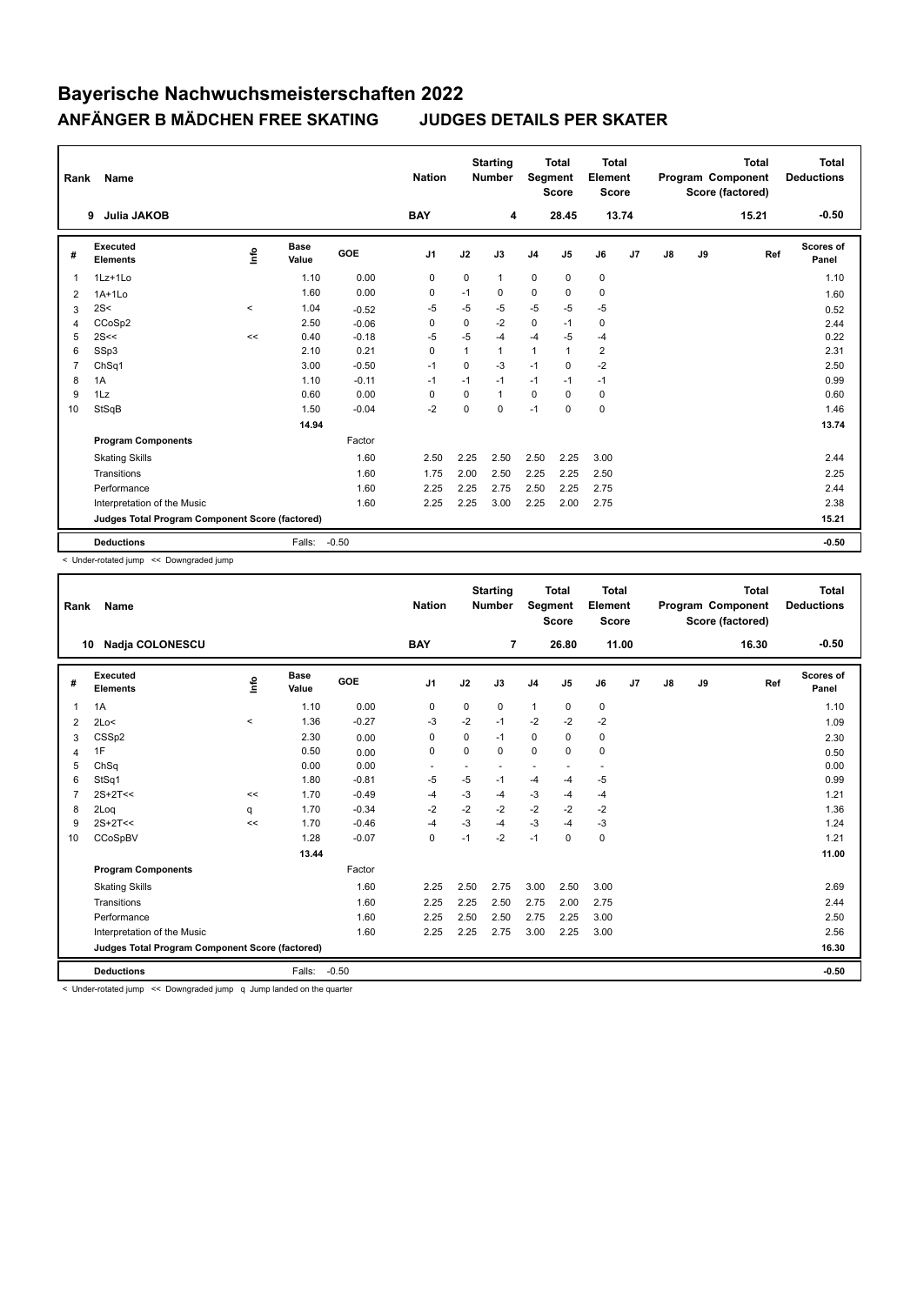| Rank           | Name                                            |          |                      |            | <b>Nation</b>  |             | <b>Starting</b><br><b>Number</b> | Segment        | <b>Total</b><br><b>Score</b> | <b>Total</b><br>Element<br><b>Score</b> |    |               |    | <b>Total</b><br>Program Component<br>Score (factored) | Total<br><b>Deductions</b> |
|----------------|-------------------------------------------------|----------|----------------------|------------|----------------|-------------|----------------------------------|----------------|------------------------------|-----------------------------------------|----|---------------|----|-------------------------------------------------------|----------------------------|
|                | Maja KARLIN<br>11                               |          |                      |            | <b>BAY</b>     |             | 15                               |                | 26.79                        | 12.57                                   |    |               |    | 15.22                                                 | $-1.00$                    |
| #              | Executed<br><b>Elements</b>                     | Info     | <b>Base</b><br>Value | <b>GOE</b> | J <sub>1</sub> | J2          | J3                               | J <sub>4</sub> | J5                           | J6                                      | J7 | $\mathsf{J}8$ | J9 | Ref                                                   | Scores of<br>Panel         |
| 1              | $1A+1T$                                         |          | 1.50                 | $-0.03$    | 0              | $-1$        | 1                                | $-1$           | 0                            | 0                                       |    |               |    |                                                       | 1.47                       |
| 2              | $1Lo+2T<$                                       | $\prec$  | 1.54                 | $-0.26$    | -3             | $-2$        | $-3$                             | $-2$           | $-3$                         | $-2$                                    |    |               |    |                                                       | 1.28                       |
| 3              | 2S                                              |          | 1.30                 | 0.00       | 0              | $\mathbf 0$ | 0                                | $\mathbf 0$    | 0                            | $\mathbf 0$                             |    |               |    |                                                       | 1.30                       |
| $\overline{4}$ | 2Lo<                                            | $\hat{}$ | 1.36                 | $-0.68$    | -5             | $-5$        | $-5$                             | $-5$           | -5                           | $-5$                                    |    |               |    |                                                       | 0.68                       |
| 5              | ChSq1                                           |          | 3.00                 | 0.00       | 0              | $\mathbf 0$ | $-2$                             | $\mathbf 0$    | 0                            | 0                                       |    |               |    |                                                       | 3.00                       |
| 6              | 1A                                              |          | 1.10                 | 0.00       | 0              | $\Omega$    | $\Omega$                         | $\mathbf 0$    | $\Omega$                     | $\mathbf 0$                             |    |               |    |                                                       | 1.10                       |
| 7              | CCoSp                                           |          | 0.00                 | 0.00       |                |             |                                  | ٠              |                              | $\overline{a}$                          |    |               |    |                                                       | 0.00                       |
| 8              | 2Sq                                             | q        | 1.30                 | $-0.65$    | -5             | $-5$        | $-5$                             | $-5$           | $-5$                         | $-5$                                    |    |               |    |                                                       | 0.65                       |
| 9              | StSqB                                           |          | 1.50                 | $-0.26$    | $-2$           | $-2$        | $-2$                             | $-1$           | $-2$                         | $-1$                                    |    |               |    |                                                       | 1.24                       |
| 10             | CSSp1                                           |          | 1.90                 | $-0.05$    | 0              | $-1$        | $-1$                             | 0              | 0                            | $\mathbf 0$                             |    |               |    |                                                       | 1.85                       |
|                |                                                 |          | 14.50                |            |                |             |                                  |                |                              |                                         |    |               |    |                                                       | 12.57                      |
|                | <b>Program Components</b>                       |          |                      | Factor     |                |             |                                  |                |                              |                                         |    |               |    |                                                       |                            |
|                | <b>Skating Skills</b>                           |          |                      | 1.60       | 2.00           | 2.50        | 3.00                             | 2.50           | 1.75                         | 3.00                                    |    |               |    |                                                       | 2.50                       |
|                | Transitions                                     |          |                      | 1.60       | 2.00           | 2.25        | 2.50                             | 2.25           | 1.75                         | 2.75                                    |    |               |    |                                                       | 2.25                       |
|                | Performance                                     |          |                      | 1.60       | 2.25           | 2.25        | 2.75                             | 2.25           | 1.75                         | 2.75                                    |    |               |    |                                                       | 2.38                       |
|                | Interpretation of the Music                     |          |                      | 1.60       | 2.25           | 2.50        | 2.50                             | 2.25           | 2.00                         | 3.00                                    |    |               |    |                                                       | 2.38                       |
|                | Judges Total Program Component Score (factored) |          |                      |            |                |             |                                  |                |                              |                                         |    |               |    |                                                       | 15.22                      |
|                | <b>Deductions</b>                               |          | Falls: -1.00         |            |                |             |                                  |                |                              |                                         |    |               |    |                                                       | $-1.00$                    |

< Under-rotated jump q Jump landed on the quarter

| Rank           | Name                                            |          |                      |         | <b>Nation</b>            |             | <b>Starting</b><br><b>Number</b> | Segment        | <b>Total</b><br><b>Score</b> | <b>Total</b><br>Element<br>Score |    |               |    | <b>Total</b><br>Program Component<br>Score (factored) | <b>Total</b><br><b>Deductions</b> |
|----------------|-------------------------------------------------|----------|----------------------|---------|--------------------------|-------------|----------------------------------|----------------|------------------------------|----------------------------------|----|---------------|----|-------------------------------------------------------|-----------------------------------|
|                | <b>Lena SCHREIBER</b><br>12                     |          |                      |         | <b>BAY</b>               |             | 3                                |                | 26.41                        | 11.31                            |    |               |    | 15.60                                                 | $-0.50$                           |
| #              | Executed<br><b>Elements</b>                     | ١nfo     | <b>Base</b><br>Value | GOE     | J <sub>1</sub>           | J2          | J3                               | J <sub>4</sub> | $\mathsf{J}5$                | J6                               | J7 | $\mathsf{J}8$ | J9 | Ref                                                   | <b>Scores of</b><br>Panel         |
| 1              | $1A+1T$                                         |          | 1.50                 | $-0.03$ | $-1$                     | $\mathbf 0$ | 0                                | $\mathbf 0$    | $\mathbf 0$                  | $-1$                             |    |               |    |                                                       | 1.47                              |
| 2              | 2T <                                            | $\hat{}$ | 1.04                 | $-0.29$ | $-3$                     | $-3$        | $-3$                             | $-2$           | $-3$                         | $-2$                             |    |               |    |                                                       | 0.75                              |
| 3              | 2S                                              |          | 1.30                 | 0.00    | 0                        | 0           | 0                                | $\mathbf 0$    | $\Omega$                     | 0                                |    |               |    |                                                       | 1.30                              |
| 4              | ChSq                                            |          | 0.00                 | 0.00    | $\overline{\phantom{a}}$ | ٠           | $\overline{\phantom{a}}$         | ÷              | ٠                            | $\blacksquare$                   |    |               |    |                                                       | 0.00                              |
| 5              | $1A+1T$                                         |          | 1.50                 | $-0.22$ | $-2$                     | $-2$        | $-3$                             | $-1$           | $-2$                         | $-2$                             |    |               |    |                                                       | 1.28                              |
| 6              | CCoSp1                                          |          | 2.00                 | $-0.05$ | $-1$                     | $\mathbf 0$ | $-1$                             | $\mathbf 0$    | $\Omega$                     | $\mathbf 0$                      |    |               |    |                                                       | 1.95                              |
| $\overline{7}$ | 2S                                              |          | 1.30                 | $-0.07$ | 0                        | $-1$        | $-1$                             | $\mathbf 0$    | $-1$                         | 0                                |    |               |    |                                                       | 1.23                              |
| 8              | StSqB                                           |          | 1.50                 | $-0.71$ | $-4$                     | $-5$        | $-3$                             | $-5$           | $-5$                         | $-5$                             |    |               |    |                                                       | 0.79                              |
| 9              | 1F                                              |          | 0.50                 | 0.00    | $\Omega$                 | $\Omega$    | $\Omega$                         | $\Omega$       | $\Omega$                     | 0                                |    |               |    |                                                       | 0.50                              |
| 10             | CSSp1                                           |          | 1.90                 | 0.14    | $\mathbf 0$              | 1           | 1                                | $\mathbf 0$    | $\overline{1}$               | $\overline{2}$                   |    |               |    |                                                       | 2.04                              |
|                |                                                 |          | 12.54                |         |                          |             |                                  |                |                              |                                  |    |               |    |                                                       | 11.31                             |
|                | <b>Program Components</b>                       |          |                      | Factor  |                          |             |                                  |                |                              |                                  |    |               |    |                                                       |                                   |
|                | <b>Skating Skills</b>                           |          |                      | 1.60    | 2.25                     | 2.50        | 2.50                             | 2.25           | 2.50                         | 3.00                             |    |               |    |                                                       | 2.44                              |
|                | Transitions                                     |          |                      | 1.60    | 1.75                     | 2.25        | 2.50                             | 2.25           | 2.25                         | 3.00                             |    |               |    |                                                       | 2.31                              |
|                | Performance                                     |          |                      | 1.60    | 2.25                     | 2.50        | 3.00                             | 2.50           | 2.25                         | 2.75                             |    |               |    |                                                       | 2.50                              |
|                | Interpretation of the Music                     |          |                      | 1.60    | 2.00                     | 2.50        | 2.75                             | 2.50           | 2.25                         | 2.75                             |    |               |    |                                                       | 2.50                              |
|                | Judges Total Program Component Score (factored) |          |                      |         |                          |             |                                  |                |                              |                                  |    |               |    |                                                       | 15.60                             |
|                | <b>Deductions</b>                               |          | Falls:               | $-0.50$ |                          |             |                                  |                |                              |                                  |    |               |    |                                                       | $-0.50$                           |

< Under-rotated jump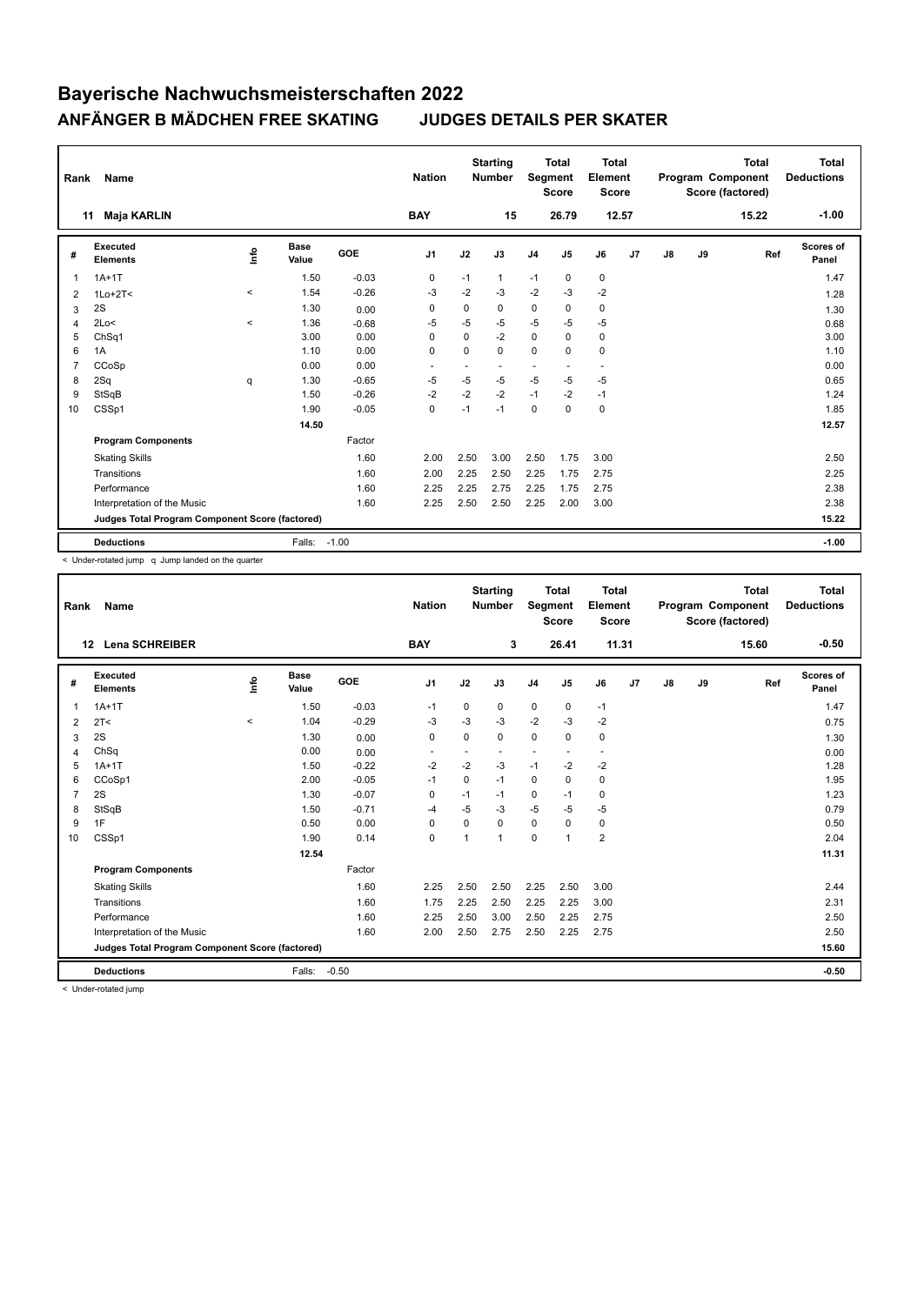| Name<br>Rank   |                                                 |                                  | <b>Nation</b>        | <b>Starting</b><br><b>Number</b> |                | Total<br>Segment<br><b>Score</b> |                           | <b>Total</b><br>Element<br><b>Score</b> |                                                                                    | Program Component        |                                                       | <b>Total</b><br>Score (factored) | <b>Total</b><br><b>Deductions</b> |                                   |                    |
|----------------|-------------------------------------------------|----------------------------------|----------------------|----------------------------------|----------------|----------------------------------|---------------------------|-----------------------------------------|------------------------------------------------------------------------------------|--------------------------|-------------------------------------------------------|----------------------------------|-----------------------------------|-----------------------------------|--------------------|
|                | 13 Merle-Margareta POLAK                        |                                  |                      |                                  | <b>BAY</b>     |                                  | 12                        |                                         | 25.19                                                                              |                          | 10.28                                                 |                                  |                                   | 14.91                             | 0.00               |
| #              | <b>Executed</b><br><b>Elements</b>              | ١nfo                             | <b>Base</b><br>Value | <b>GOE</b>                       | J <sub>1</sub> | J2                               | J3                        | J4                                      | J5                                                                                 | J6                       | J7                                                    | J8                               | J9                                | Ref                               | Scores of<br>Panel |
| 1              | 1A                                              |                                  | 1.10                 | $-0.03$                          | $\mathbf 0$    | $-1$                             | $-1$                      | 0                                       | $\mathbf 0$                                                                        | 0                        |                                                       |                                  |                                   |                                   | 1.07               |
| $\overline{2}$ | 1Lo                                             |                                  | 0.50                 | 0.00                             | $\mathbf 0$    | $\Omega$                         | $\Omega$                  | 0                                       | $\mathbf 0$                                                                        | $\mathbf 0$              |                                                       |                                  |                                   |                                   | 0.50               |
| 3              | 1S                                              |                                  | 0.40                 | 0.00                             | $\mathbf 0$    | $\mathbf 0$                      | 0                         | 0                                       | 0                                                                                  | 0                        |                                                       |                                  |                                   |                                   | 0.40               |
| 4              | ChSq1                                           |                                  | 3.00                 | $-0.13$                          | $-1$           | $\overline{0}$                   | $-1$                      | 0                                       | $\Omega$                                                                           | $\mathbf 0$              |                                                       |                                  |                                   |                                   | 2.87               |
| 5              | $1F+1T$                                         |                                  | 0.90                 | $-0.01$                          | $-1$           | $\mathbf 0$                      | 0                         | $-1$                                    | $\mathbf 0$                                                                        | 0                        |                                                       |                                  |                                   |                                   | 0.89               |
| 6              | SSp1                                            |                                  | 1.30                 | 0.00                             | $\mathbf 0$    | $\mathbf 0$                      | $-1$                      | 0                                       | $\Omega$                                                                           | $\mathbf{1}$             |                                                       |                                  |                                   |                                   | 1.30               |
| $\overline{7}$ | 1A                                              |                                  | 1.10                 | $-0.06$                          | $\mathbf 0$    | $-1$                             | $-1$                      | 0                                       | $-1$                                                                               | $\mathbf 0$              |                                                       |                                  |                                   |                                   | 1.04               |
| 8              | $1Lo+1T$                                        |                                  | 0.90                 | 0.00                             | $\Omega$       | $\Omega$                         | $\Omega$                  | 0                                       | $\mathbf 0$                                                                        | $\mathbf 0$              |                                                       |                                  |                                   |                                   | 0.90               |
| 9              | CCoSp                                           |                                  | 0.00                 | 0.00                             | ä,             | ÷,                               | $\overline{a}$            | ä,                                      | L.                                                                                 | $\overline{\phantom{a}}$ |                                                       |                                  |                                   |                                   | 0.00               |
| 10             | StSqB                                           |                                  | 1.50                 | $-0.19$                          | $-2$           | $-1$                             | $-2$                      | $-1$                                    | $-1$                                                                               | $-1$                     |                                                       |                                  |                                   |                                   | 1.31               |
|                |                                                 |                                  | 10.70                |                                  |                |                                  |                           |                                         |                                                                                    |                          |                                                       |                                  |                                   |                                   | 10.28              |
|                | <b>Program Components</b>                       |                                  |                      | Factor                           |                |                                  |                           |                                         |                                                                                    |                          |                                                       |                                  |                                   |                                   |                    |
|                | <b>Skating Skills</b>                           |                                  |                      | 1.60                             | 1.75           | 2.50                             | 2.50                      | 2.50                                    | 2.00                                                                               | 2.50                     |                                                       |                                  |                                   |                                   | 2.38               |
|                | Transitions                                     |                                  |                      | 1.60                             | 1.50           | 2.50                             | 2.50                      | 2.25                                    | 1.75                                                                               | 2.50                     |                                                       |                                  |                                   |                                   | 2.25               |
|                | Performance                                     |                                  |                      | 1.60                             | 2.00           | 2.75                             | 2.75                      | 2.25                                    | 2.00                                                                               | 2.75                     |                                                       |                                  |                                   |                                   | 2.44               |
|                | Interpretation of the Music                     |                                  |                      | 1.60                             | 2.00           | 2.50                             | 2.50                      | 2.00                                    | 1.75                                                                               | 2.75                     |                                                       |                                  |                                   |                                   | 2.25               |
|                | Judges Total Program Component Score (factored) |                                  |                      |                                  |                |                                  |                           |                                         |                                                                                    |                          |                                                       |                                  |                                   |                                   | 14.91              |
|                |                                                 |                                  |                      |                                  |                |                                  |                           |                                         |                                                                                    |                          |                                                       |                                  |                                   |                                   |                    |
|                | <b>Deductions</b>                               |                                  |                      |                                  |                |                                  |                           |                                         |                                                                                    |                          |                                                       |                                  |                                   |                                   | 0.00               |
| Rank<br>Name   |                                                 |                                  |                      |                                  | <b>Nation</b>  |                                  | <b>Starting</b><br>Number |                                         | <b>Total</b><br><b>Total</b><br>Segment<br>Element<br><b>Score</b><br><b>Score</b> |                          | <b>Total</b><br>Program Component<br>Score (factored) |                                  |                                   | <b>Total</b><br><b>Deductions</b> |                    |
|                | 14 Amelie BÄCHER                                |                                  |                      |                                  | <b>BAY</b>     |                                  | 14                        | 24.36                                   |                                                                                    | 8.35                     |                                                       |                                  |                                   | 16.01                             | 0.00               |
| #              | <b>Executed</b><br><b>Elements</b>              | $\mathop{\mathsf{Irr}}\nolimits$ | <b>Base</b><br>Value | GOE                              | J <sub>1</sub> | J2                               | J3                        | J4                                      | J5                                                                                 | J6                       | J7                                                    | J8                               | J9                                | Ref                               | Scores of<br>Panel |
| 1              | 1A                                              |                                  | 1.10                 | 0.00                             | $\mathbf 0$    | $-1$                             | $\mathbf 0$               | 0                                       | $\mathbf 0$                                                                        | $\mathbf 0$              |                                                       |                                  |                                   |                                   | 1.10               |
| 2              | 1F                                              |                                  | 0.50                 | 0.00                             | $\mathbf 0$    | $-1$                             | 0                         | 0                                       | $\mathbf 0$                                                                        | 0                        |                                                       |                                  |                                   |                                   | 0.50               |
| 3              | 1Lo+1Lo                                         |                                  | 1.00                 | 0.00                             | $\mathbf 0$    | $\mathbf 0$                      | $\mathbf 0$               | 0                                       | $\mathbf 0$                                                                        | $\mathbf 0$              |                                                       |                                  |                                   |                                   | 1.00               |
| $\overline{4}$ | CCoSpBV                                         |                                  | 1.28                 | $-0.45$                          | $-4$           | $-3$                             | -4                        | $-2$                                    | $-4$                                                                               | $-3$                     |                                                       |                                  |                                   |                                   | 0.83               |
| 5              | 1Lz!+1A+SEQ                                     | Ţ                                | 1.36                 | $-0.36$                          | $-5$           | $-4$                             | -3                        | $-3$                                    | $-3$                                                                               | $-3$                     |                                                       |                                  |                                   |                                   | 1.00               |
| 6              | 1S                                              |                                  | 0.40                 | 0.00                             | 0              | $\mathbf 0$                      | $\mathbf 0$               | 0                                       | $\mathbf 0$                                                                        | 0                        |                                                       |                                  |                                   |                                   | 0.40               |
| $\overline{7}$ | ChSq                                            |                                  | 0.00                 | 0.00                             | ä,             | $\overline{\phantom{a}}$         | ÷.                        | ÷.                                      | ä,                                                                                 | ÷.                       |                                                       |                                  |                                   |                                   | 0.00               |
| 8              | 1Lze                                            | e                                | 0.48                 | $-0.14$                          | $-4$           | $-2$                             | -3                        | $-2$                                    | $-3$                                                                               | $-4$                     |                                                       |                                  |                                   |                                   | 0.34               |

9 StSqB 1.50 0.00 0 0 -2 0 0 0 1.50 10 SSp2 1.60 0.08 1 0 0 -1 1 1 1.68

Factor

Skating Skills 2.75 2.75 2.50 2.75 1.75 2.75 1.60 2.69

Transitions 1.60 2.50 2.50 2.25 2.25 1.75 2.50 2.38 Performance 2.50 2.60 2.75 2.50 2.25 0.75 2.50 2.25 2.44 Interpretation of the Music 1.60 2.50 2.50 2.50 2.50 2.00 2.75 2.50

**Deductions 0.00 Judges Total Program Component Score (factored) 16.01**

 **9.22 8.35**

e Wrong edge ! Not clear edge

**Program Components**